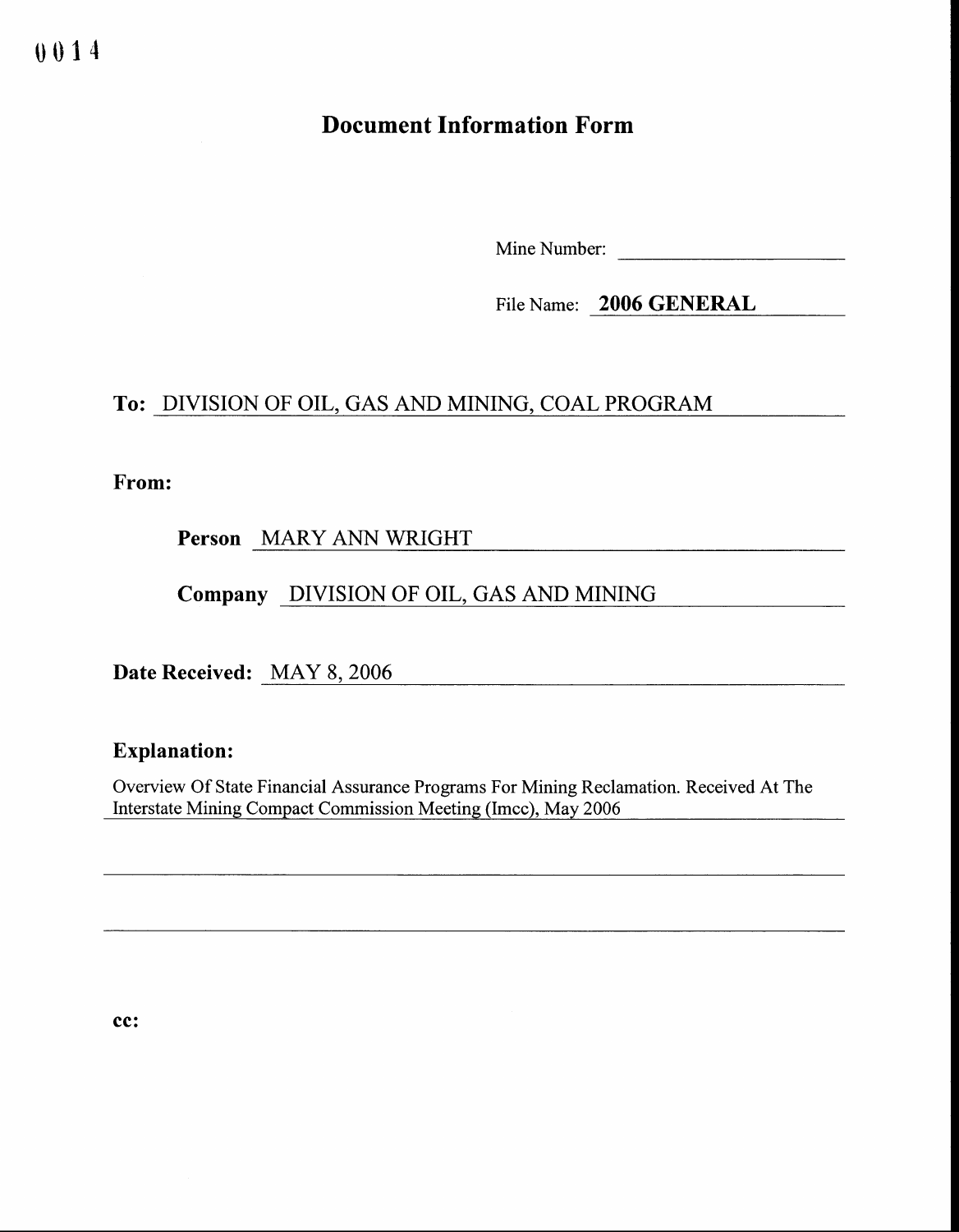

The Sphere Treaterstate Mining Compact Commission Dard

445-A Carlisle Drive, Herndon, VA 20170 Phone: 703/709-8654 Fax: 703/709-8655 Web Address: www.imcc.isa.us E-Mail: gconrad@imcc.isa.us or bbotsis@imcc.isa.us

## Overview of State Financial Assurance Programs for Mining Reclamation

State Survey Responses

May 2006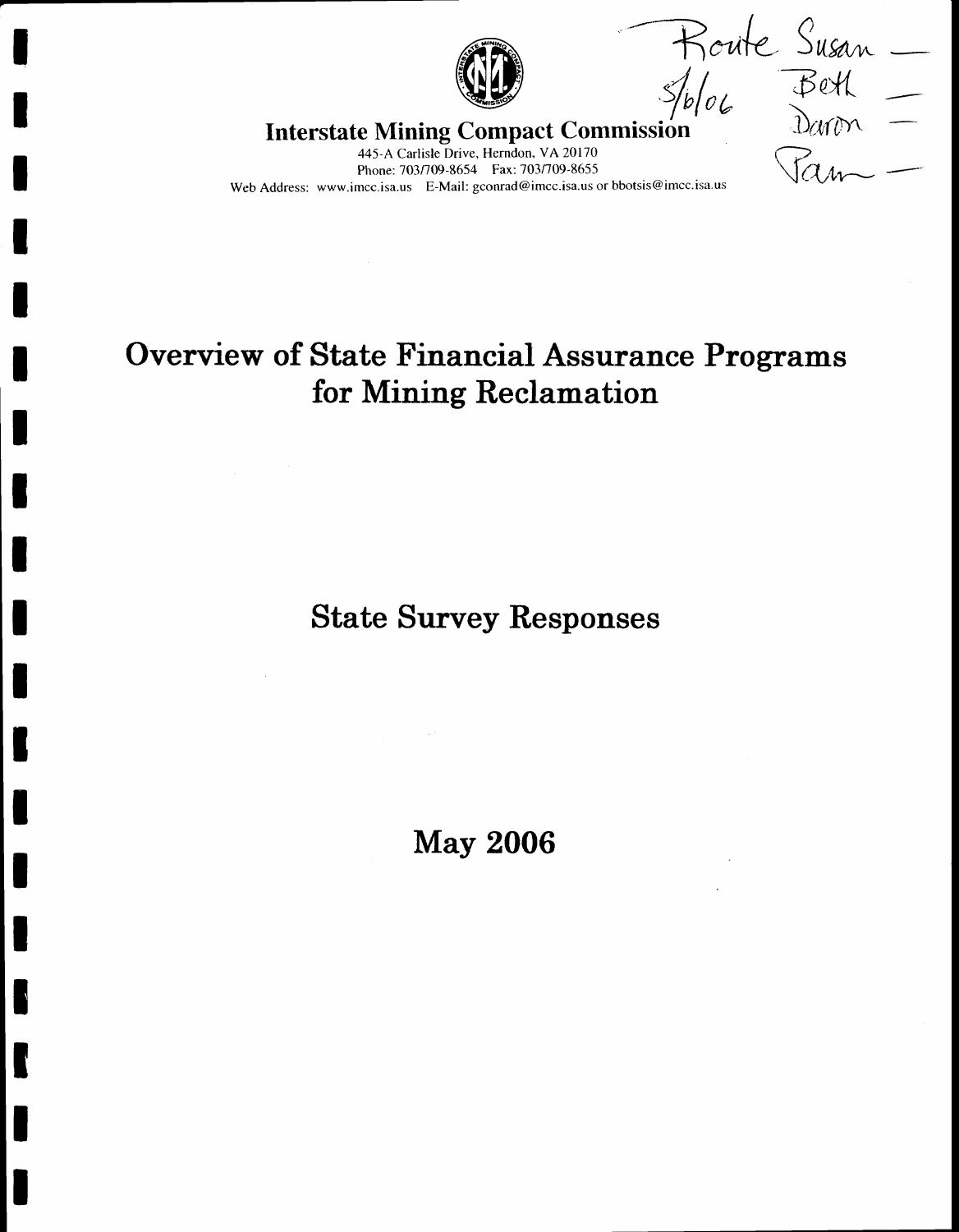# Survey Instrument

I<br>I

t

IIITII KANSAN KUNINGI KANSAN KUNINGI KANSAN KUNINGI KANSAN KUNINGI KANSAN KUNINGI KANSAN KUNINGI KANSAN KUNING

IIIIIII

t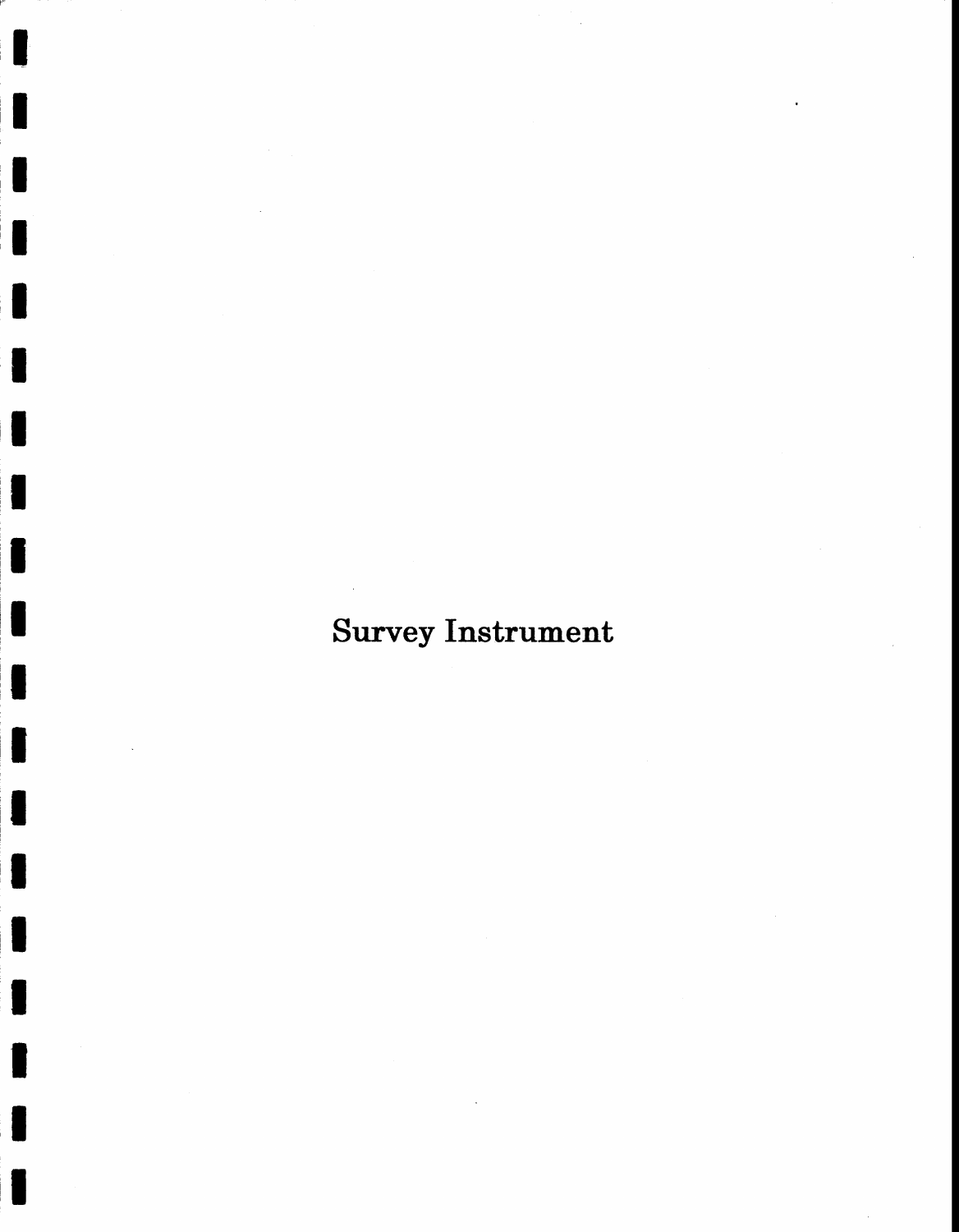### Coal Programs under Title V of SMCRA

1) What adjustments, if any, have you undertaken (or considered undertaking) with regard to the existing reclamation bonding requirements under your state program (i.e. moving to conventional bonding systems and away from alternative bonding systems; use of trust funds; use of corporate guarantees)?

2) What are the particular challenges you are facing in your state with regard to bonding requirements for surface coal mining operations?

3) Are you experiencing surety companies requiring new or additional collateral in conjunction with surety bonds? If so, what types of collateral (i.e. cash or cash equivalents; investment-grade rated securities; interests in real and personal property)?

4) What percentage of your state's outstanding bonding obligations are met using the following instruments or mechanisms :

Traditional surety bonds

Corporate guarantees:

I

I

I

I

I

I

I

T

I

T

t

t

I

I

I

I

I

I

I

- Self bonds
- Parent guarantees \_\_\_\_\_\_\_
- Third-party guarantees

Collateral only Please specify the nature thereof.

Trust funds Please specify the nature thereof:

Bond pools

Other Please specify the nature thereof:

5) What, if any, adjustments have you made to your bond calculation methodology? If none, are you facing any particular challenges with regard to this matter?

6) With regard to bond release, what are the particular challenges you are facing in this area? Have you developed any type of guidance on this topic?

7) What types of innovative approaches are you undertaking in the area of reclamation bonding (i.e. segregating obligations (short v. long term); use of multiple instruments; matching the level of risk to the appropriate financial assurance vehicle)?

8) What protections has your state enacted or adopted to avoid bankrupt surety problems?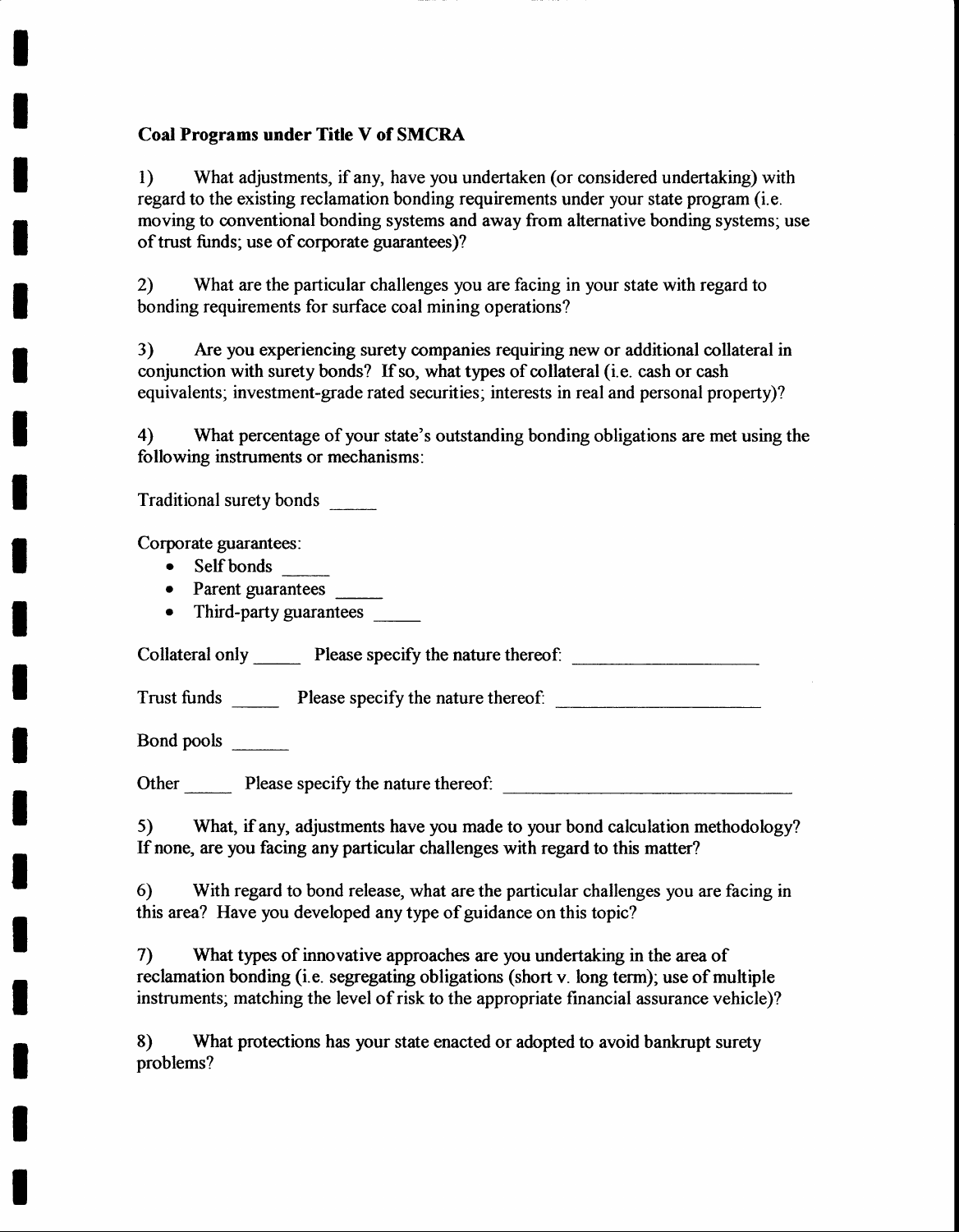#### Noncoal regulatory programs

I

T

I

I

I

I

t

I

I

I

T

I

l

I

I

I

I

T

I

l) Does your state have a financial assurance requirement for noncoal mining and reclamation?

2) If so, what areas are covered bythe requirement (i.e. entire permit area; proposed affected area; haul roads; processing or stockpile areas)?

3) What types of financial assurance, if any, does your state require for mining reclamation obligations and what are the relative percentages?

| Traditional surety bonds |                                        |
|--------------------------|----------------------------------------|
| Collateral               |                                        |
| Please designate:        |                                        |
|                          | Cash or cash equivalents               |
|                          | Investment-grade rated securities      |
|                          | Interests in real or personal property |
|                          | Water rights                           |
| Bond pools               |                                        |
| <b>Trust funds</b>       |                                        |
| Corporate guarantees     |                                        |
| Please designate:        |                                        |
|                          | Self bonds                             |
|                          | Parent guarantees                      |
|                          | Third-party guarantees                 |
| Other                    |                                        |
| Please specify:          |                                        |

4) What is the amount per acre required under your financial assurance procedure? (If a rate structure applies, please specify).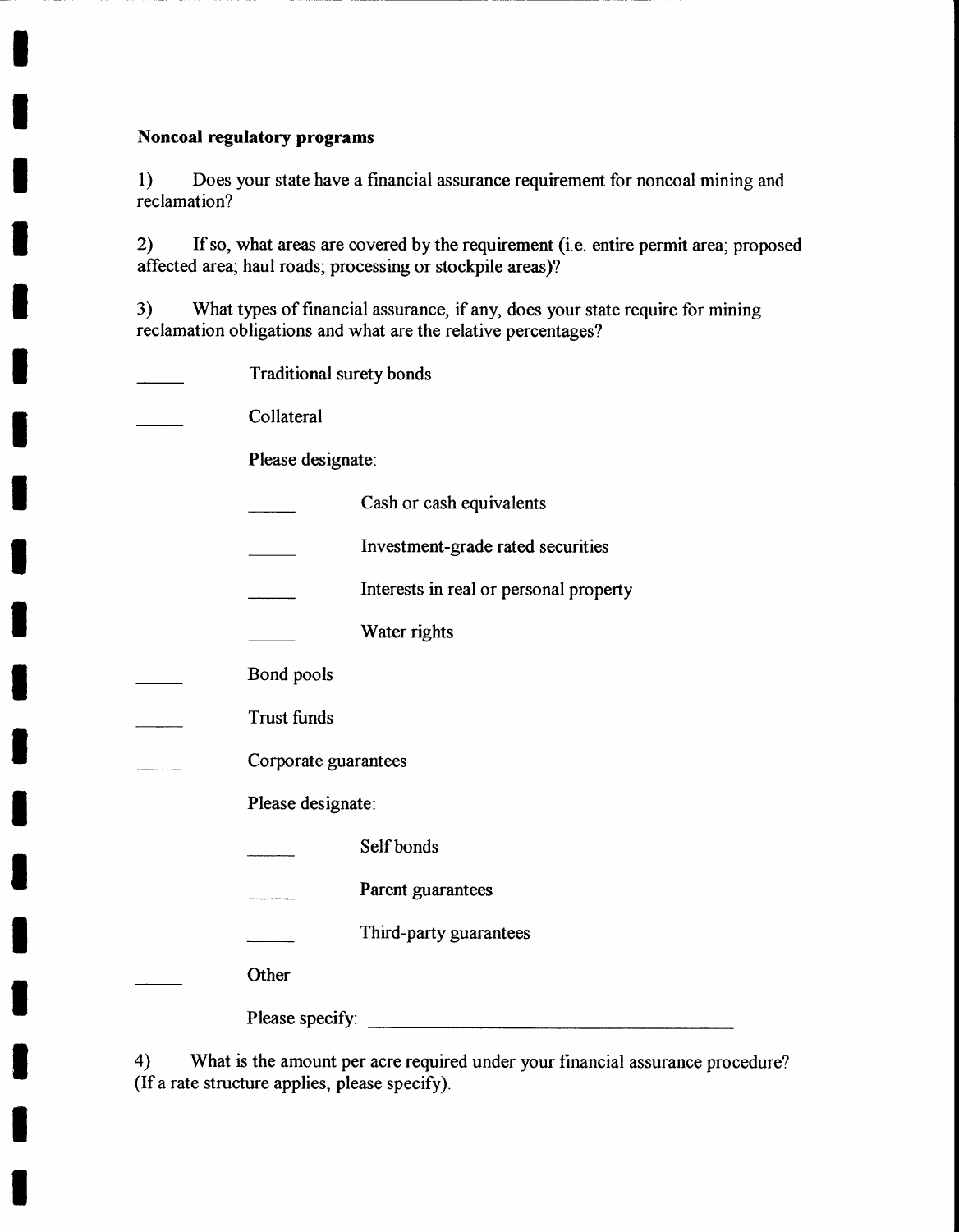5) What types of calculation methodologies do you employ for determining the required financial assurance amount?

I

I

I

I

I

T

t

I

I

I

I

I

I

I

I

I

I

I

I

6) To what extent has RELEASE of financial assurance obligations been an issue for your state? Do you have procedures or guidelines in place addressing release?

7) What is your experience with regard to the availability of surety bonds?

8) What are the specific challenges you are facing with respect to financial assurance in your state?

9) What types of innovative approaches are you considering with respect to financial assurance (i.e. segregating risk (short v. long term); use of dedicated trust funds; use of multiple instruments; matching the level of risk to the appropriate mechanism; phased bonding)?

10) What adjustments to your regulatory program have you undertaken (or considered undertaking) in the area of financial assurance?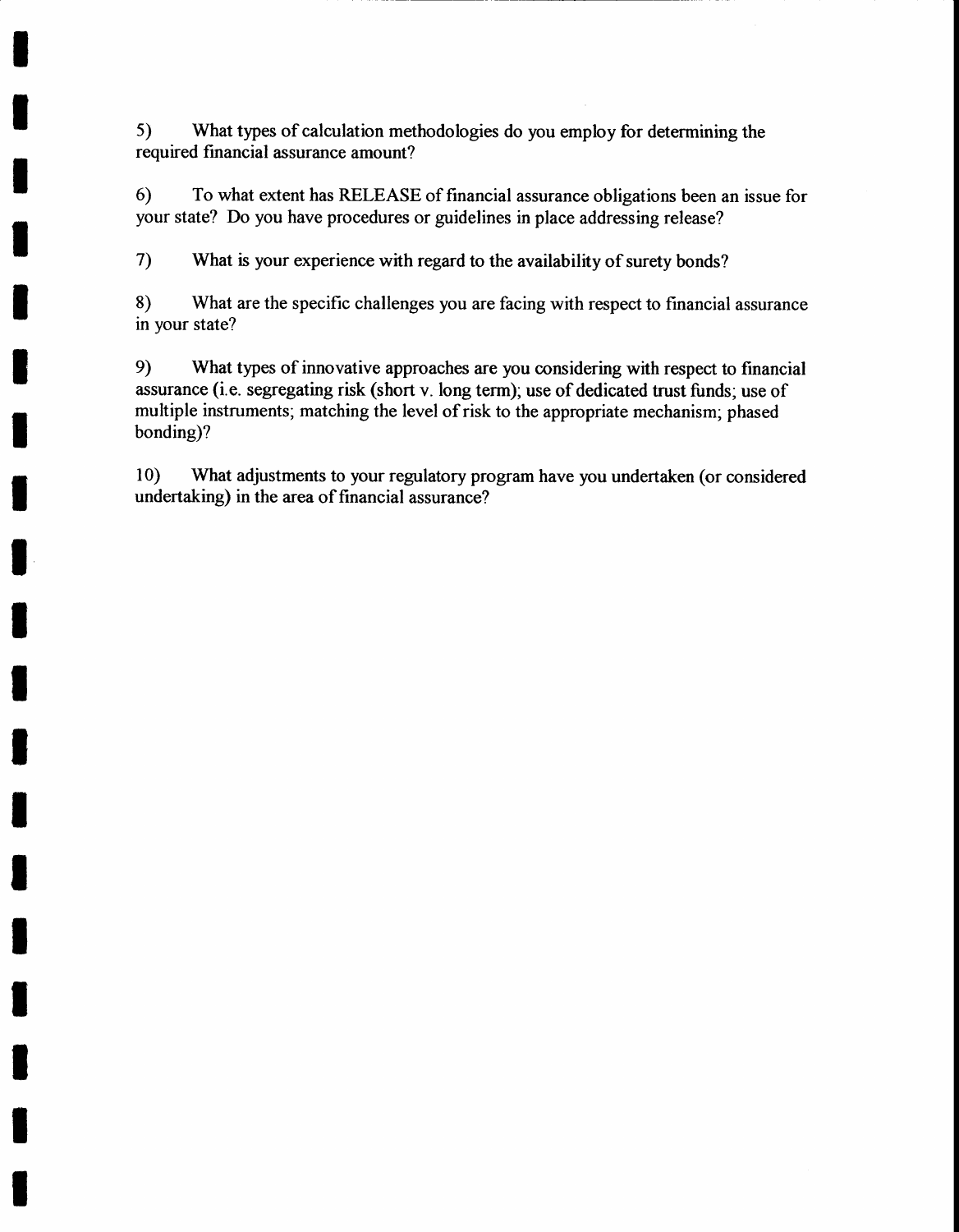State Responses

Coal Programs under Title V of SMCRA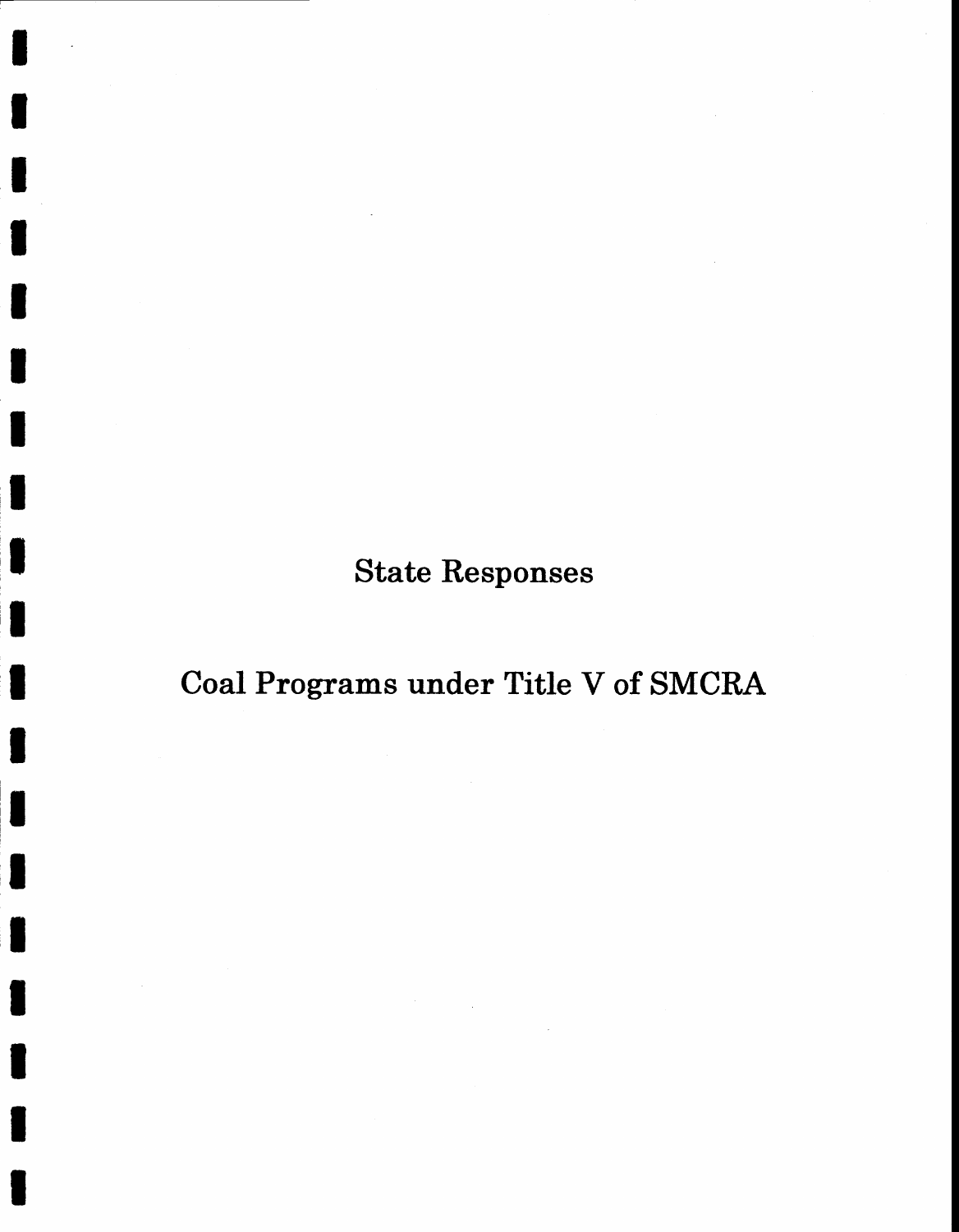### Coal Programs Under Title V of SMCRA State Survey Responses

I

I

I

T

I

I

I

I

I

t

I

I

I

I

I

I

I

I

 $\overline{\phantom{a}}$ 

 $\mathbf{I}$ 

t

1) What adjustments, if any, have you undertaken (or considered undertaking) with regard to the existing reclamation bonding requirements under your state program (i.e. moving to conventional bonding systems and away from alternative bonding systems; use of trust funds; use of corporate quarantees)?

| <b>State</b> | <b>Response</b>                                                                                                                                                                                                                                                                                                                                                                                                                                                                                                                                                                                                                                                                                                                                                                                                          |
|--------------|--------------------------------------------------------------------------------------------------------------------------------------------------------------------------------------------------------------------------------------------------------------------------------------------------------------------------------------------------------------------------------------------------------------------------------------------------------------------------------------------------------------------------------------------------------------------------------------------------------------------------------------------------------------------------------------------------------------------------------------------------------------------------------------------------------------------------|
| AL           | None                                                                                                                                                                                                                                                                                                                                                                                                                                                                                                                                                                                                                                                                                                                                                                                                                     |
| <b>AR</b>    | None                                                                                                                                                                                                                                                                                                                                                                                                                                                                                                                                                                                                                                                                                                                                                                                                                     |
| CO           | All Colorado bonds are calculated on a task-by-task basis, using industry standard cost<br>estimating techniques. This has been the case for many years, and we do not intend to<br>change this practice                                                                                                                                                                                                                                                                                                                                                                                                                                                                                                                                                                                                                 |
| $\mathbf{L}$ | We are a conventional bonding system.                                                                                                                                                                                                                                                                                                                                                                                                                                                                                                                                                                                                                                                                                                                                                                                    |
| $\mathbb{N}$ | None in regard to systems of bonding with exception of a revision to the Bond Pool statute.<br>Indiana's Bond Pool covers Phase II and Phase III only. Phase I must still be guaranteed<br>through a conventional method. The revision to the statute strengthened Indiana's program<br>as it provides an avenue to remove a company from the Bond Pool if they do not<br>aggressively pursue bond release.                                                                                                                                                                                                                                                                                                                                                                                                              |
| KY           | Kentucky primarily relies on the use of conventional bonds. The state also has a bond pool<br>and accepts cash and letters of credit. Consideration is also being given to potentially<br>allowing the creation of Trust Funds in order to manage the long-term financial obligations<br>created by AMD.                                                                                                                                                                                                                                                                                                                                                                                                                                                                                                                 |
| <b>MD</b>    | Maryland is in the early stages of revising their coal mining bonds. We maintain an<br>alternative bonding system utilizing a per acre bond and a Bond Supplement Fund that is<br>funded by a \$0.10 per ton fee. The Fund cap is set at \$750,000. There are 63 active coal<br>mining permits in Maryland. We are considering a bond requirement based upon the worst-<br>case volume of material that would have to be moved to backfill a permit in addition to a flat<br>rate bond for support area and revegetation. If implemented, it won't be a total full cost<br>bond, but it will increase the bond amount on those permits that have a higher reclamation<br>liability and significantly reduce the liability to the Supplement Fund in the event of<br>forfeiture. Maryland will not consider self-bonding. |
| <b>ND</b>    | North Dakota recently added rules that allow letters of credit as the financial instrument to<br>back a collateral bond. Previously, we only accepted cash deposits and certificates of deposit<br>as the collateral. We also accept surety and self bonds.                                                                                                                                                                                                                                                                                                                                                                                                                                                                                                                                                              |
| <b>NM</b>    | No adjustments made.                                                                                                                                                                                                                                                                                                                                                                                                                                                                                                                                                                                                                                                                                                                                                                                                     |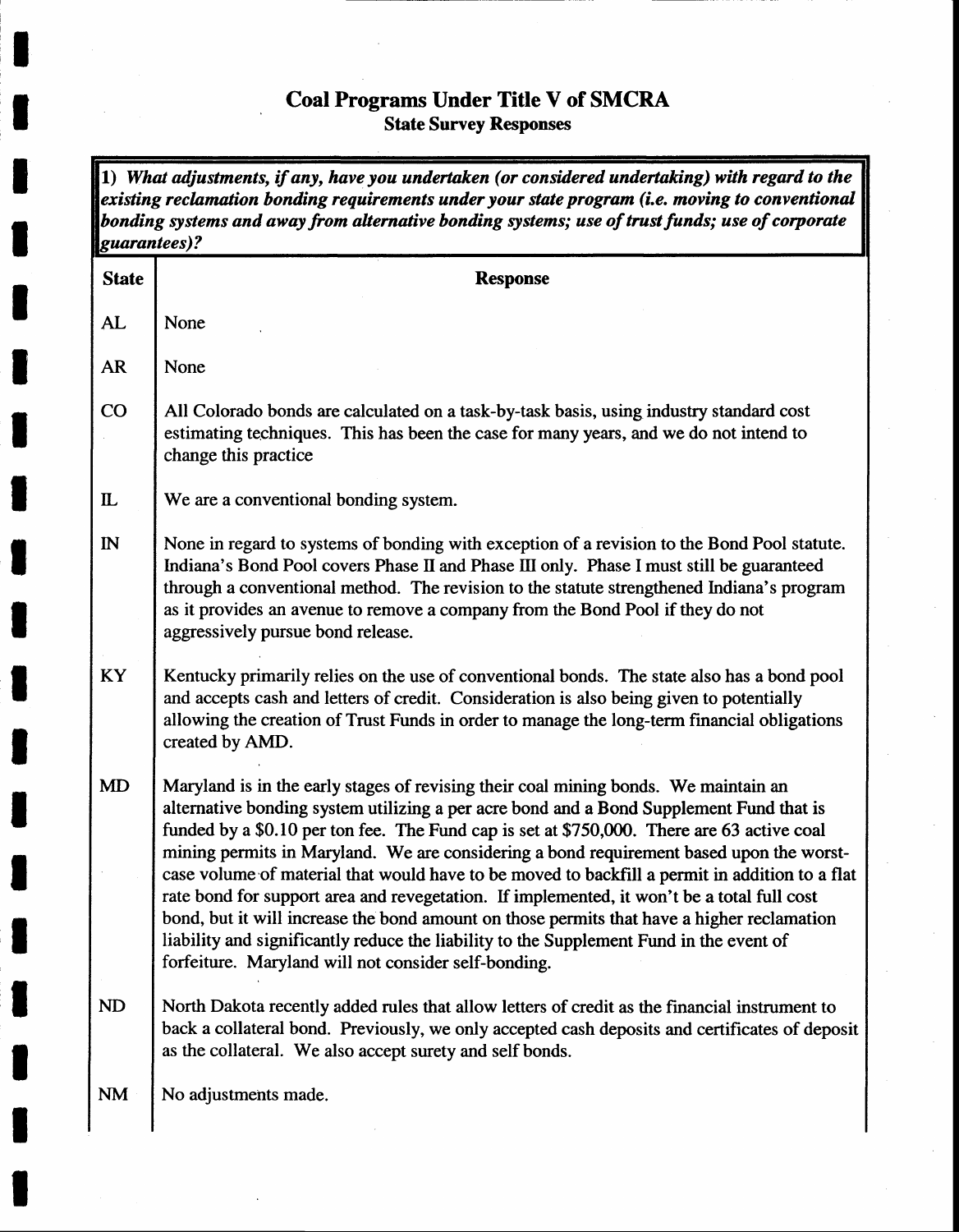Revised statutory language is being reviewed to move from Alternative Bonding system with a bond pool to a revised bond mechanism including optional "full cost bonding" as well as a bond pool mechanism. Also, we are revising the Letter of Credit language to provide a longer period of notification prior to expiration. A bill will be proposed shrotly which would change the existing Ohio bond pool system. Key provisions are as follows:

- The bond pool is optional. For those who choose not to participate, full cost bonding  $\mathbf{r}$ will be required using the OSM bond calculation procedure to determine the bond amount and they will not pay any severance tax toward the bond pool. For those who choose to participate the severance tax will be 14 cents per ton.
- A one-time 5 million dollar general fund appropriation is proposed that will clean up the backlog of sites where insufficient funds have been available to reclaim.
- Bond pool membership will be restricted to companies that have paid severance tax for a 5-year period.
- The bond pool will not cover coal preparation plants that are not associated with an active permit. These items will require full cost bond.
- The bond pool will not cover long-term acid mine drainage treatment or water supply replacement requirements. The statute will provide for a trust fund system to assure discharge treatment.
- The bond pool will not cover subsidence repair as this will be covered by an  $\blacktriangleright$ insurance policy, as Illinois requires.
- Current Ohio law does not allow bond adjustment. The bill proposes to allow bond adjustment for bond pool permits in those circumstances only where a failure to abate cessation order has been issued for non-contemporaneous reclamation.
- The bill proposes to give the agency a priority lien in front of all other creditors in the event of bankruptcy.
- A coal bond advisory board is proposed comprised of 2 persons from industry, 2 from the state and an independent CPA.
- A severance tax credit is proposed for an operator who reclaims a bond-forfeited site in the amount of the construction estimate the agency would have spent to reclaim the site.

#### **OK** None

PA The cost of two recent bond forfeiture sites is significantly higher than the full cost bond amount. We investigated to determine the reason for the difference, have reported that to the Mining and Reclamation Advisory Board and have sought the MRAB's advice on how to fine tune our bonding methodology to prevent future occurrences. We anticipate receiving the MRAB's advice on April 27 , 2006 and will then decide what refinements to make. Pennsylvania is also developing a "blanket bond" for surface coal mining that would allow a permittee to post one bond to cover all of its surface coal mine permits instead of having individual bonds posted for individual surface coal mine permits.

TX No adjustments have been made and none are contemplated at this time.

Utah now requires that surety bonds must have an A.M. Best's Key Rating Guide rating of A- or greater. All surety companies must be continuously listed on the U.S. Department of Treasury Circular 570. **UT** 

**OH** 

I

I

t

I

I

I

I

I

l

I

I

I

I

l

I

I

I

t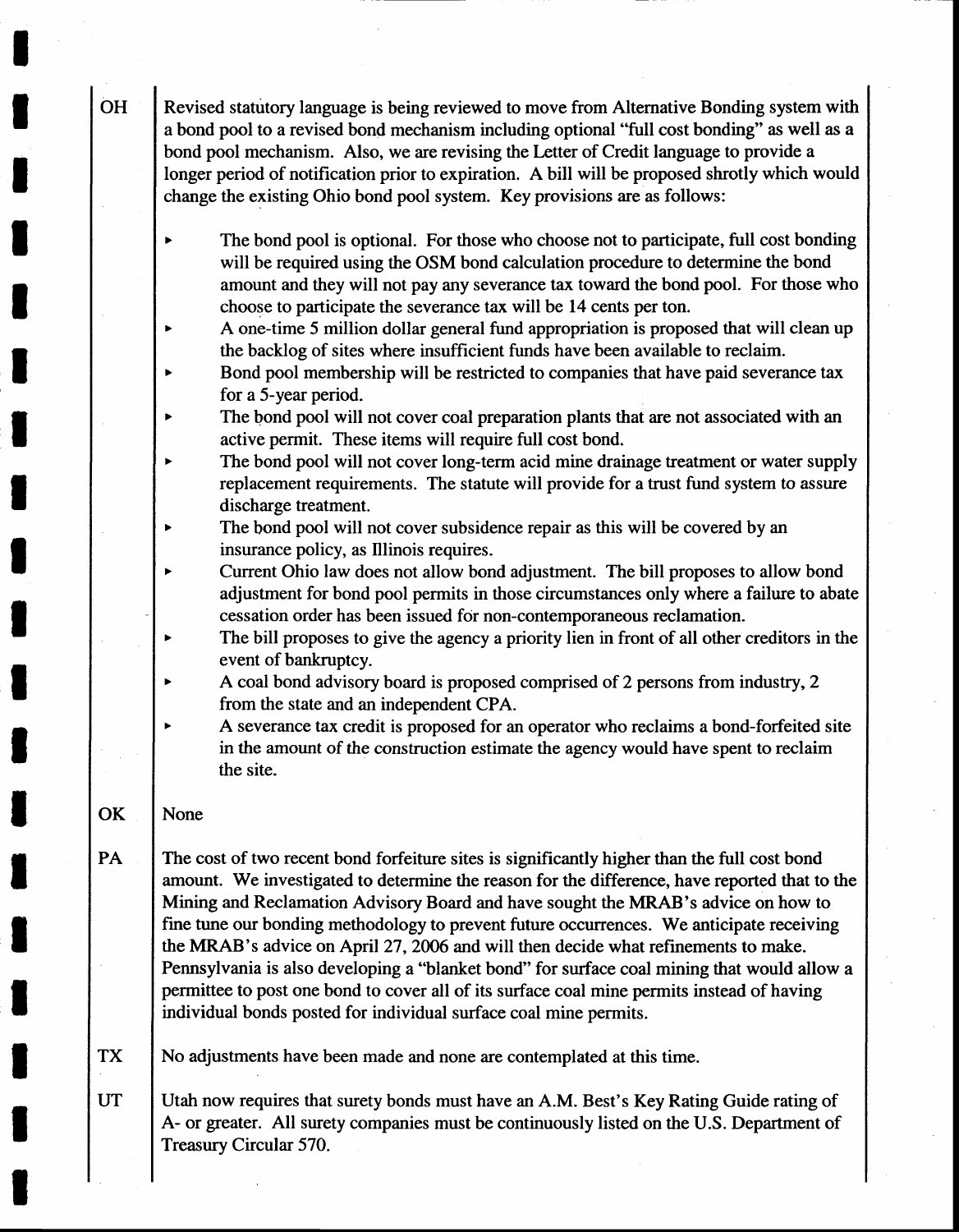| <b>VA</b>    | None                                                                                                                                                                                                                                                                                                                                                                                                                                                                                                                                                                                                                                                             |
|--------------|------------------------------------------------------------------------------------------------------------------------------------------------------------------------------------------------------------------------------------------------------------------------------------------------------------------------------------------------------------------------------------------------------------------------------------------------------------------------------------------------------------------------------------------------------------------------------------------------------------------------------------------------------------------|
| <b>WV</b>    | HB 3033 (2005 Regular Session) required the agency to consider and make determinations<br>concerning the feasibility of certain financial assurance mechanisms (full cost bonding for<br>land reclamation, water quality trust fund, water treatment bonds) for reclamation of a coal<br>mine site and the impacts of such mechanisms on the fiscal stability of the Special<br>Reclamation Fund (SRF). The evaluation of the financial assurance mechanisms is a work<br>in progress. It appears any bonding mechanism could need a fund to address situations<br>where the calculated costs of reclamation are inadequate or the bond amount is uncollectible. |
|              | 2) What are the particular challenges you are facing in your state with regard to bonding<br>requirements for surface coal mining operations?                                                                                                                                                                                                                                                                                                                                                                                                                                                                                                                    |
| <b>State</b> | <b>Response</b>                                                                                                                                                                                                                                                                                                                                                                                                                                                                                                                                                                                                                                                  |
| AL           | None                                                                                                                                                                                                                                                                                                                                                                                                                                                                                                                                                                                                                                                             |
| <b>AR</b>    | Shift from surety bonds to Letters of Credit since only small operators are mining.                                                                                                                                                                                                                                                                                                                                                                                                                                                                                                                                                                              |
| CO           | Routine challenges occur as we negotiate permit-specific bond amount requirements with<br>permittees. Negotiations must reconcile the regulatory requirement for adequate bond with<br>the permittee's need to maintain an amount that is reasonable and affordable.                                                                                                                                                                                                                                                                                                                                                                                             |
| $\mathbf{L}$ | It has become difficult for a company to obtain a surety bond for coal mining operations. In<br>the past five + years, we have moved away from surety bond to letters of credit and CD's for<br>bonding small areas. In the past three years, we have seen a move by the big company<br>toward self bonding. However, a majority of the bonds held are surety bonds.                                                                                                                                                                                                                                                                                             |
| $\mathbb{N}$ | Industry continues to give the indication it is difficult to obtain bonds. Surety companies are<br>very concerned with LLC Corporations and several levels of ownership. This issue has<br>delayed transfer or renewal applications in the past and puts the RA in a position in which<br>enforcement action may be necessary.                                                                                                                                                                                                                                                                                                                                   |
| KY           | Variability in the bonding market.                                                                                                                                                                                                                                                                                                                                                                                                                                                                                                                                                                                                                               |
| <b>MD</b>    | Maryland has statutory bond minimums and no maximums. Therefore, the RA can increase<br>bond amounts as necessary to insure adequate funds for reclamation. This process has been<br>done on individual permits occasionally but generally per acre bond amounts are set industry<br>wide. Political pressure could be placed on the RA that could be somewhat problematic but<br>would not likely stop the increase.                                                                                                                                                                                                                                            |
| ND           | The high cost of surety bonds is the biggest issue; however, a small company could not<br>recently find a surety to issue them a reclamation bond for a new permit area. That company<br>had to furnish a collateral bond backed by a letter of credit.                                                                                                                                                                                                                                                                                                                                                                                                          |
| <b>NM</b>    | No significant challenges.                                                                                                                                                                                                                                                                                                                                                                                                                                                                                                                                                                                                                                       |
|              |                                                                                                                                                                                                                                                                                                                                                                                                                                                                                                                                                                                                                                                                  |

 $\bar{\lambda}$ 

I

 $\frac{1}{2} \left( \frac{1}{2} \right)$ 

I

I

I

t

I

t

rl

I

I

I

I

I

I

I

I

I

I

 $\mathcal{A}$ 

 $\sim 10^{-10}$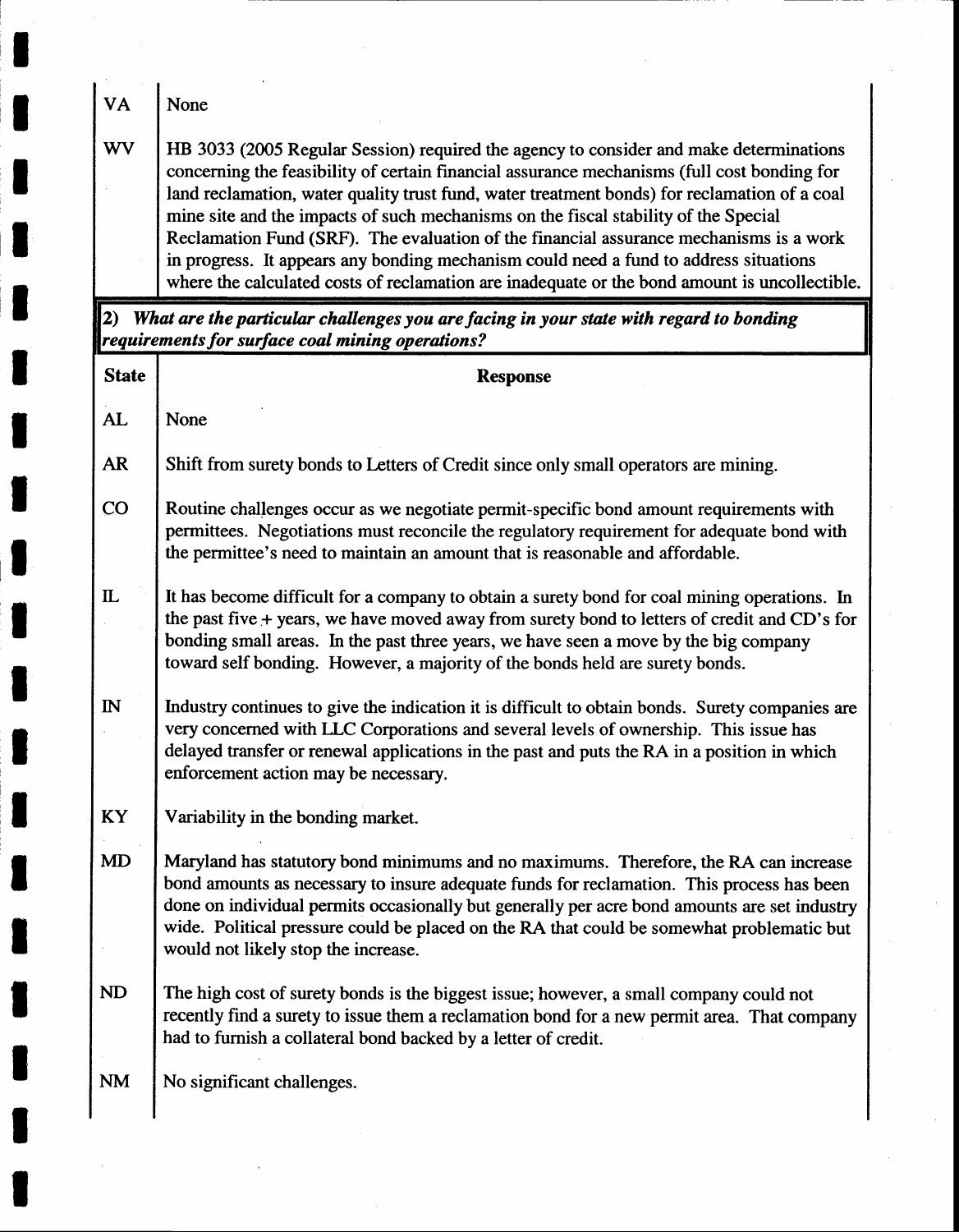| <b>OH</b>    | Surety companies are hesitant to write reclamation bonds; operators are forced to seek<br>alternative bonding. Overall, bond amounts and supplemental severance tax are currently<br>insufficient to cover liabilities to the state. Industry will not accept full cost bonding for all<br>operations.                                                                                                                                                                                                                                               |
|--------------|------------------------------------------------------------------------------------------------------------------------------------------------------------------------------------------------------------------------------------------------------------------------------------------------------------------------------------------------------------------------------------------------------------------------------------------------------------------------------------------------------------------------------------------------------|
| OK           | None, although more assistance for small to mid-sized operators would be helpful.                                                                                                                                                                                                                                                                                                                                                                                                                                                                    |
| PA           | Convincing permittees that are no longer mining to post the additional bond to provide for<br>the perpetual treatment of their post mining discharge. We are hearing from operators that it<br>is still difficult for them to obtain surety bonds.                                                                                                                                                                                                                                                                                                   |
| TX           | No particular challenges.                                                                                                                                                                                                                                                                                                                                                                                                                                                                                                                            |
| <b>UT</b>    | An operator notified the state of Utah that their surety is no longer interested in providing<br>reclamation bonds for mining companies. The surety will maintain their bond but will<br>cancel the bond if any change or "rider" is requested. The operator emphasized "any". This<br>position reflects a new level of inflexibility by bonding companies.                                                                                                                                                                                          |
| <b>VA</b>    | The availability of surety bonds.                                                                                                                                                                                                                                                                                                                                                                                                                                                                                                                    |
| <b>WV</b>    | Accomplishing land reclamation and water treatment at revoked sites with available<br>funding.<br>Imposition of water quality standards on the agency at revoked sites.<br>▶<br>Determining the amount of full cost bond for any given mining permit. Some of the<br>▶                                                                                                                                                                                                                                                                               |
|              | methods to consider in determining "full cost bond" amounts are the OSM handbook,<br>a revised matrix from the WV mining rules, and historic costs for the Special<br>Reclamation Program to reclaim revoked sites. Another complication in ascertaining<br>a full cost bond amount is the fact that the costs for water treatment are often difficult<br>to estimate due to the broad ranges of water flow, concentrations of pollutants,<br>duration, and other factors that influence water discharges associated with some<br>mining operations. |
|              | 3) Are you experiencing surety companies requiring new or additional collateral in conjunction<br>with surety bonds? If so, what types of collateral (i.e. cash or cash equivalents; investment-grade                                                                                                                                                                                                                                                                                                                                                |
|              | rated securities; interests in real and personal property)?                                                                                                                                                                                                                                                                                                                                                                                                                                                                                          |
| <b>State</b> | <b>Response</b>                                                                                                                                                                                                                                                                                                                                                                                                                                                                                                                                      |
| AL           | Do not know this answer.                                                                                                                                                                                                                                                                                                                                                                                                                                                                                                                             |
| <b>AR</b>    | No.                                                                                                                                                                                                                                                                                                                                                                                                                                                                                                                                                  |
| $\rm CO$     | We hear that such arrangements are occurring with some permittees and their surety<br>companies, but we do not become involved in this transaction. Permittees are obtaining<br>required bonds.                                                                                                                                                                                                                                                                                                                                                      |

T

t

I

I

I

I

I

I

I

I

I

l

I

l

I

t

t

t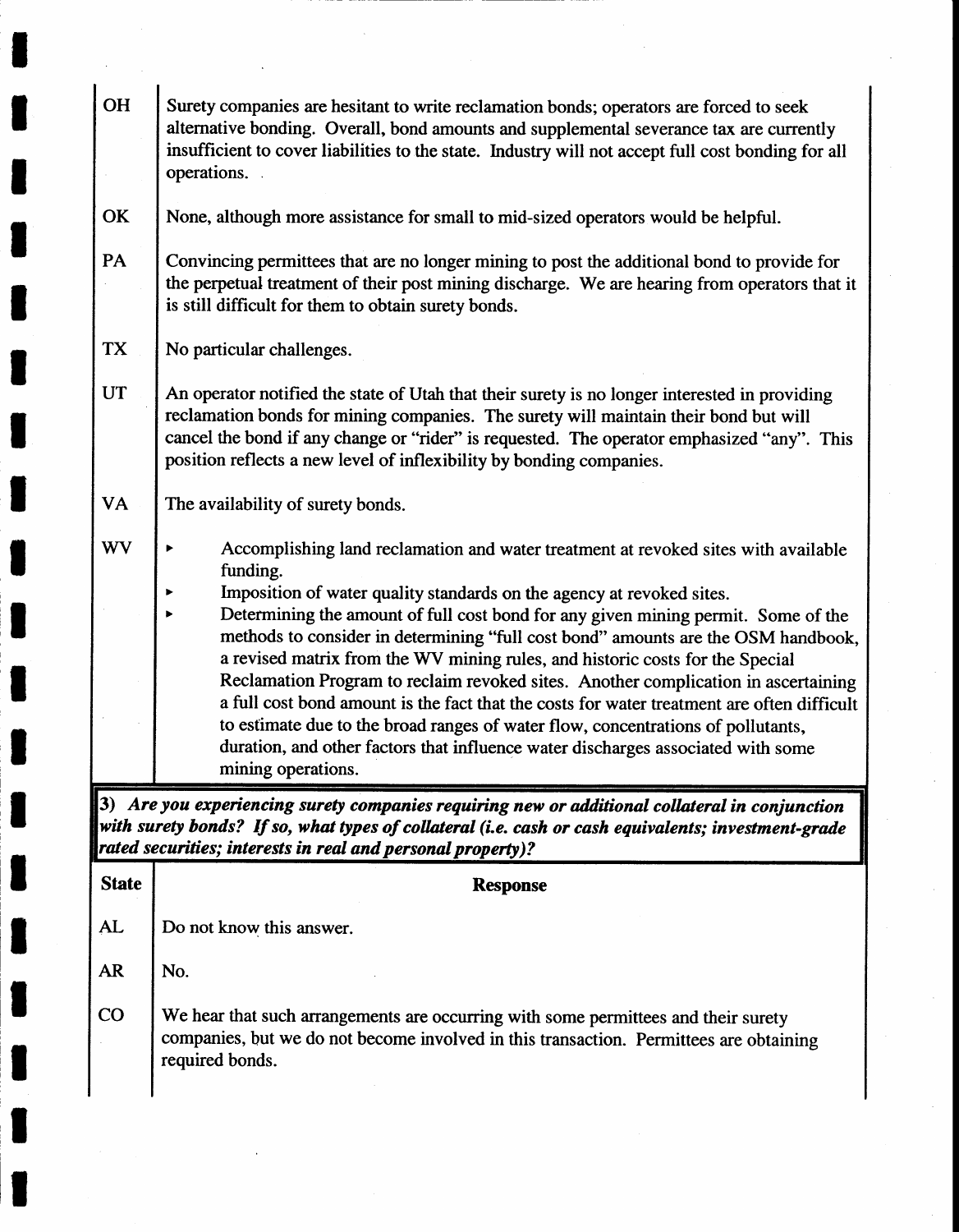| $\mathbf{L}$ | I have been told that where a surety bond is used, the surety company has increased the<br>collateral requirements. However, we are not directly involved with the bonding agreements<br>between coal companies and surety companies.                                                                                                                                                                                                                                                                                                    |
|--------------|------------------------------------------------------------------------------------------------------------------------------------------------------------------------------------------------------------------------------------------------------------------------------------------------------------------------------------------------------------------------------------------------------------------------------------------------------------------------------------------------------------------------------------------|
| $\mathbb{N}$ | We are not aware but this is a matter that would be between the surety and the permittee.                                                                                                                                                                                                                                                                                                                                                                                                                                                |
| KY           | Based on comments from industry, surety companies are requiring additional collateral. We<br>are not certain specifically what types of collateral they may be requiring.                                                                                                                                                                                                                                                                                                                                                                |
| <b>MD</b>    | We do not have direct contact with the sureties regarding collateral. However, operators<br>have indicated to us that their sureties generally require between 25 to 80% collateralization<br>with the norm closer to 80%. Some have indicated their sureties require 100%.                                                                                                                                                                                                                                                              |
| <b>NM</b>    | Surety bonds have been a very small part of NM's coal financial assurance for a while. The<br>last two bonds were released in 2004 when those mines reached final bond release. Late last<br>year, a new mine obtained a surety bond for its first 5-year term, which covers mostly facility<br>construction. That mine is paying high premiums and will likely convert to self-bond to<br>meet the higher bonding requirements for actual mining disturbance. We are not aware of<br>any collateral requirements from surety companies. |
| <b>ND</b>    | The mining companies are dealing with this issue on a case-by-case basis. It is our<br>understanding that some surety companies have required the mining companies to provide<br>collateral in order to have a surety bond issued.                                                                                                                                                                                                                                                                                                       |
| OH           | Operators complain of such things as posting collateral in the amount of the bond. No<br>personal knowledge of requirements.                                                                                                                                                                                                                                                                                                                                                                                                             |
| OK           | No. N/A                                                                                                                                                                                                                                                                                                                                                                                                                                                                                                                                  |
| PA           | Do not have any information on this point.                                                                                                                                                                                                                                                                                                                                                                                                                                                                                               |
| <b>TX</b>    | None, to my knowledge.                                                                                                                                                                                                                                                                                                                                                                                                                                                                                                                   |
| <b>UT</b>    | Utah is not aware of any of these changes.                                                                                                                                                                                                                                                                                                                                                                                                                                                                                               |
| VA           | Have heard of these items being required, but do not have any specific information.                                                                                                                                                                                                                                                                                                                                                                                                                                                      |
| <b>WV</b>    | The agency is aware of sureties requiring additional collateral for surety bonds, but is<br>uncertain of the details.                                                                                                                                                                                                                                                                                                                                                                                                                    |
|              |                                                                                                                                                                                                                                                                                                                                                                                                                                                                                                                                          |
|              |                                                                                                                                                                                                                                                                                                                                                                                                                                                                                                                                          |
|              |                                                                                                                                                                                                                                                                                                                                                                                                                                                                                                                                          |
|              |                                                                                                                                                                                                                                                                                                                                                                                                                                                                                                                                          |

I

I

T

I

I

t

I

I

I

I

I

I

t

I

t

I

I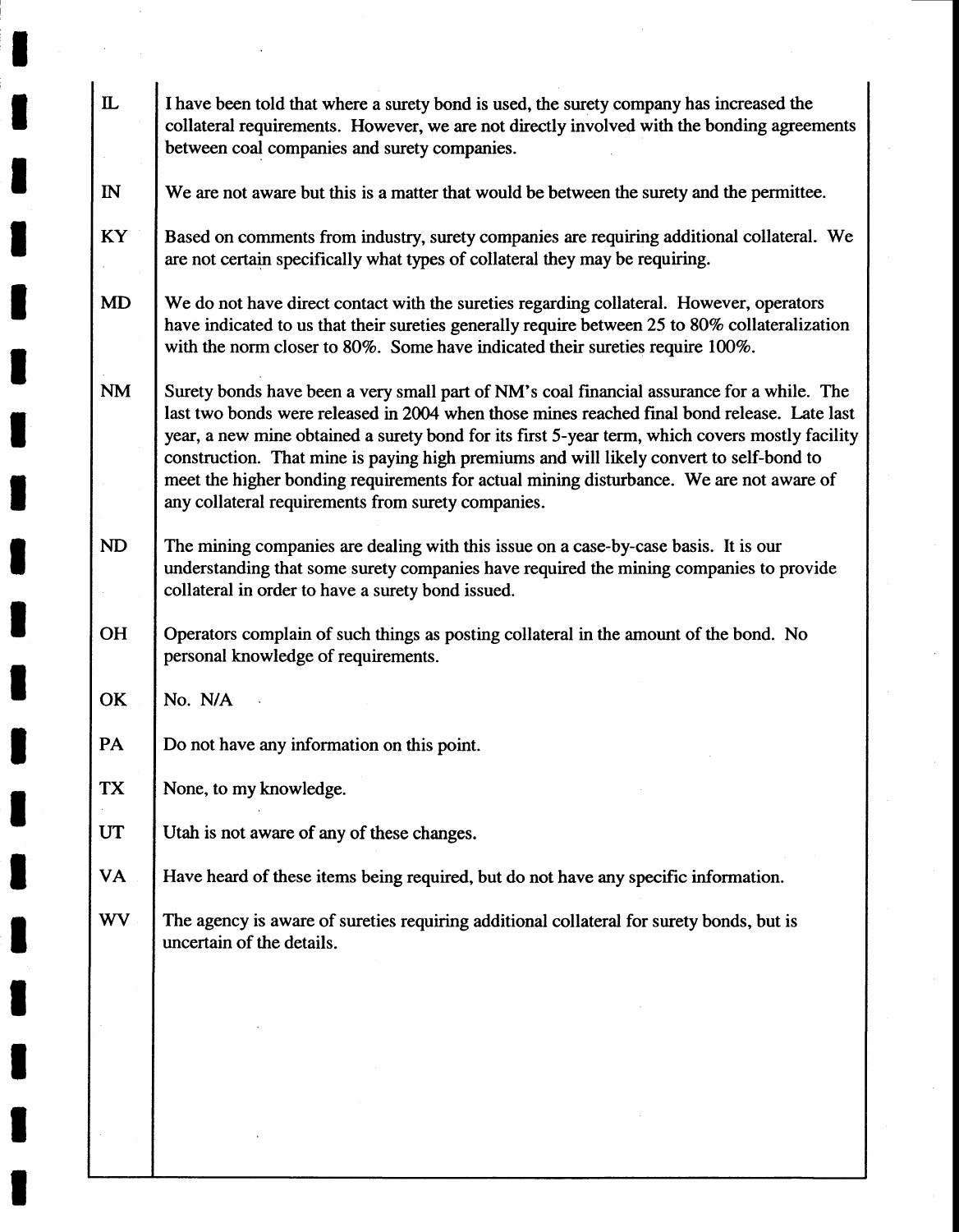|              | <b>Traditional Surety Bonds:</b> |                                                      |                                                                                  |  |
|--------------|----------------------------------|------------------------------------------------------|----------------------------------------------------------------------------------|--|
| AL           | 55%                              |                                                      |                                                                                  |  |
| <b>AR</b>    | 48%                              |                                                      |                                                                                  |  |
| CO           | 73%                              |                                                      |                                                                                  |  |
| $\mathbf{L}$ | 69.63%                           |                                                      |                                                                                  |  |
| $\mathbb{N}$ | 24%                              |                                                      |                                                                                  |  |
| <b>KY</b>    | 80%                              |                                                      |                                                                                  |  |
| MD           |                                  |                                                      | Approximately 40% of bonds are surety; 40% CD's; and 20% Letters of Credit. Some |  |
|              |                                  | companies use a combination of all three.            |                                                                                  |  |
| ND           | 37.3%                            |                                                      |                                                                                  |  |
| <b>NM</b>    | $1\%$                            |                                                      |                                                                                  |  |
| <b>OH</b>    | 30%                              |                                                      |                                                                                  |  |
| OK           | 90%                              |                                                      |                                                                                  |  |
| PA           | 66%                              |                                                      |                                                                                  |  |
| TX           | 6.5%                             |                                                      |                                                                                  |  |
| <b>UT</b>    | 90%                              |                                                      |                                                                                  |  |
| VA           | 91.21%                           |                                                      |                                                                                  |  |
| <b>WV</b>    | 85%                              |                                                      |                                                                                  |  |
|              | <b>Corporate Guarantees:</b>     |                                                      |                                                                                  |  |
|              | <b>Self Bonds:</b>               | <b>Parent Guarantees:</b>                            | <b>Third-Party Guarantees:</b>                                                   |  |
| AL           | 2%                               |                                                      |                                                                                  |  |
| CO           |                                  | 3% (All include a parent guarantee)                  |                                                                                  |  |
| $\mathbf{L}$ | 1.5%                             | 20.83%                                               | 2.80%                                                                            |  |
| $\mathbb{N}$ |                                  | 57%                                                  | $1\%$                                                                            |  |
| <b>ND</b>    |                                  |                                                      | 57.3%                                                                            |  |
| <b>NM</b>    | 35%                              | 22%                                                  |                                                                                  |  |
| <b>TX</b>    |                                  | 16.5% (Self bonds with Third-Party Guarantee: 73.5%) |                                                                                  |  |
| <b>VA</b>    | 5.72%                            |                                                      | 0.12%                                                                            |  |
| <b>WV</b>    | 11% (Includes parent guarantors) |                                                      |                                                                                  |  |

I

I

I

I

T

I

I

I

I

I

I

I

I

t

t

I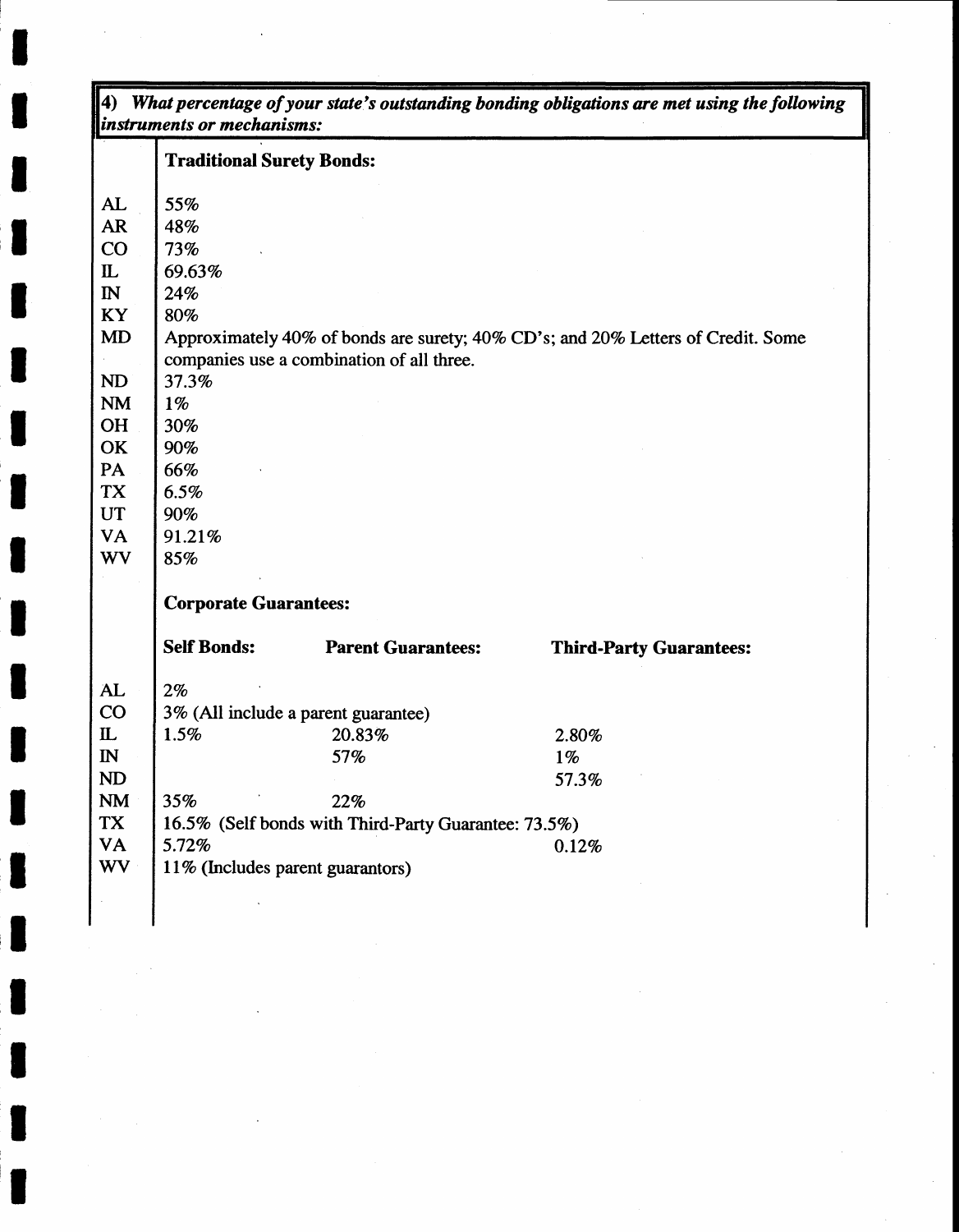|              | <b>Collateral Only:</b> | Please specify the nature thereof:                                                                                              |
|--------------|-------------------------|---------------------------------------------------------------------------------------------------------------------------------|
| AL           | 43%                     | Cash, Certificates of Deposit (CD's), Bank Letters of Credit (LOC)                                                              |
| CO           | 21%                     | $16\% = CD$ ; $5\% = Cash$                                                                                                      |
| $\mathbf{L}$ | 5.16%                   | CD's, LOC and Cash. The use of LOC's is increasing, however,<br>many banks will not write because of our specific requirements. |
| $\mathbb{N}$ | 13%                     |                                                                                                                                 |
| <b>ND</b>    | 5.4%                    | Most are in the form of cash deposits but we have accepted one LOC                                                              |
| <b>NM</b>    | 42%                     | LOC                                                                                                                             |
| <b>OH</b>    | 3%                      | CD's                                                                                                                            |
| OK           | 0.5%                    | <b>Escrow Account Deposited Monthly</b>                                                                                         |
| PA           | 17%                     | CD's, LOC, Cash, US Treasuries                                                                                                  |
| TX           | 3.5%                    | <b>LOC</b>                                                                                                                      |
| <b>UT</b>    | 10%                     | Irrevocable LOC's - 5%; Government Securities - 4%;<br>Real Property - 1%                                                       |
| WV           | $2\%$                   | CD's and Cash                                                                                                                   |
|              | <b>Trust Funds:</b>     | Please specify the nature thereof:                                                                                              |
| PA           | 8%                      | Various Investments (Stocks/Bonds)                                                                                              |
|              | <b>Bond Pools:</b>      |                                                                                                                                 |
| $\mathbb{N}$ | 5%                      |                                                                                                                                 |
| <b>KY</b>    | 5%                      |                                                                                                                                 |
| <b>OH</b>    | 66%                     |                                                                                                                                 |
| <b>VA</b>    | 57.20%                  |                                                                                                                                 |
|              | Other:                  | Please specify the nature thereof:                                                                                              |
| <b>AR</b>    | 52%                     | Irrevocable Letter of Credit                                                                                                    |
| $\rm CO$     | 3%                      | Letters of Credit (LOC's)                                                                                                       |
| KY           | 15%                     | LOC's, CD's and Cash                                                                                                            |
| <b>NM</b>    | 42%                     | LOC's                                                                                                                           |
| OH           | $1\%$                   | LOC's                                                                                                                           |
| OK           | 0.5%                    | Irrevocable LOC's                                                                                                               |
| PA           | 10%                     | State Financial Guarantees (Remining Incentive & Conversion<br>Assistance).                                                     |
| <b>VA</b>    | 3.07%                   | LOC's, Cash, CD's, Actual Cost Bond - 42.80%                                                                                    |
| <b>WV</b>    | $2\%$                   | LOC's                                                                                                                           |
|              |                         |                                                                                                                                 |
|              |                         |                                                                                                                                 |
|              |                         |                                                                                                                                 |
|              |                         |                                                                                                                                 |
|              |                         |                                                                                                                                 |
|              |                         |                                                                                                                                 |
|              |                         |                                                                                                                                 |

 $\bar{z}$ 

I

I

t

I

I

I

I

I

I

t

I

I

I

I

I

I

t

t

T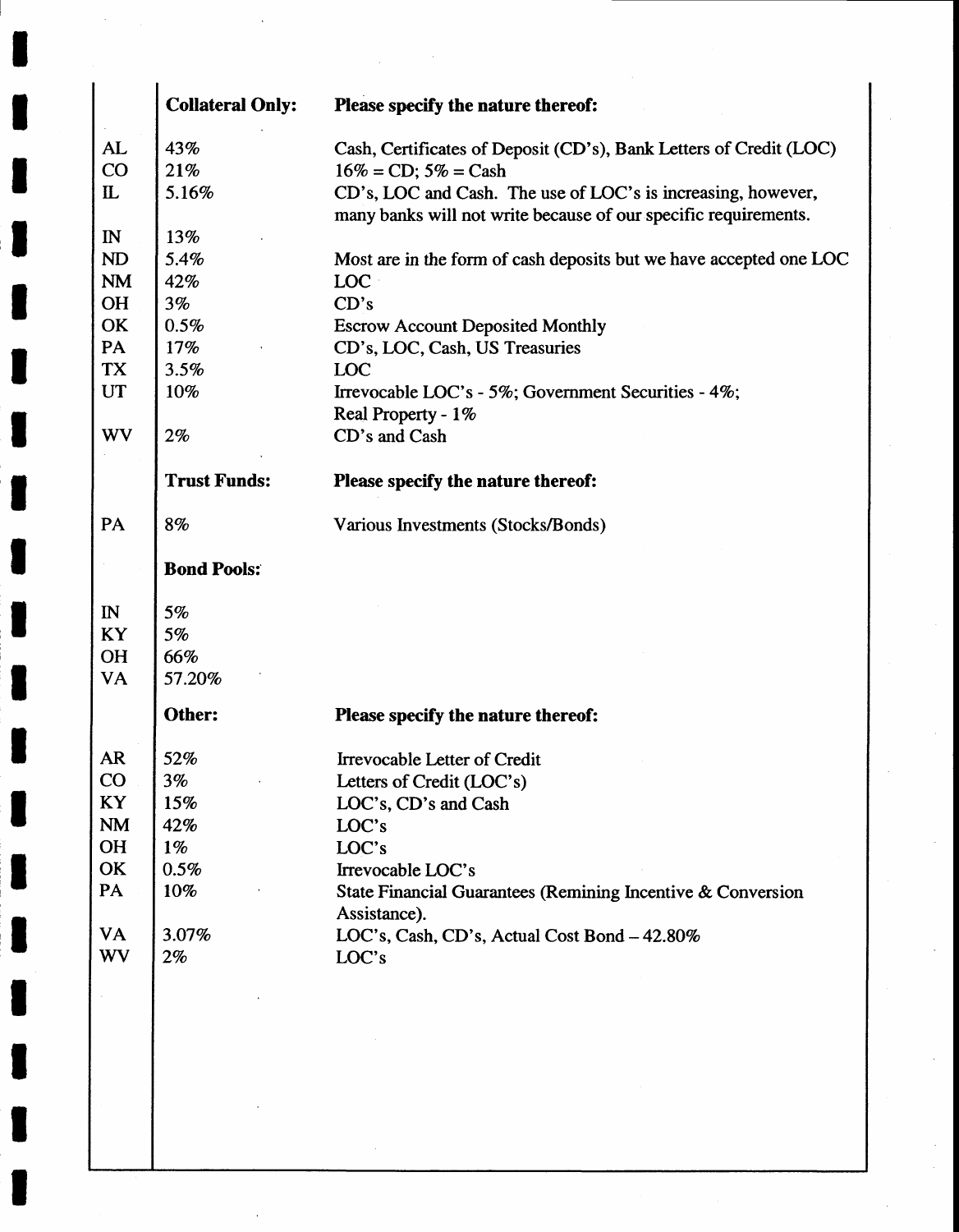| <b>State</b> | you facing any particular challenges with regard to this matter?<br><b>Response</b>                                                                                                                                                                                                                                                                                                                                                                                                                                                                                                                                                                                                                                                                                                                                                                                                                                                                             |
|--------------|-----------------------------------------------------------------------------------------------------------------------------------------------------------------------------------------------------------------------------------------------------------------------------------------------------------------------------------------------------------------------------------------------------------------------------------------------------------------------------------------------------------------------------------------------------------------------------------------------------------------------------------------------------------------------------------------------------------------------------------------------------------------------------------------------------------------------------------------------------------------------------------------------------------------------------------------------------------------|
|              |                                                                                                                                                                                                                                                                                                                                                                                                                                                                                                                                                                                                                                                                                                                                                                                                                                                                                                                                                                 |
| AL           | Periodic adjustments of cost factors due to inflation.                                                                                                                                                                                                                                                                                                                                                                                                                                                                                                                                                                                                                                                                                                                                                                                                                                                                                                          |
| <b>AR</b>    | None. No.                                                                                                                                                                                                                                                                                                                                                                                                                                                                                                                                                                                                                                                                                                                                                                                                                                                                                                                                                       |
| CO           | None. See response to #2.                                                                                                                                                                                                                                                                                                                                                                                                                                                                                                                                                                                                                                                                                                                                                                                                                                                                                                                                       |
| $\mathbf{L}$ | None. No.                                                                                                                                                                                                                                                                                                                                                                                                                                                                                                                                                                                                                                                                                                                                                                                                                                                                                                                                                       |
| $\mathbb{N}$ | None. No.                                                                                                                                                                                                                                                                                                                                                                                                                                                                                                                                                                                                                                                                                                                                                                                                                                                                                                                                                       |
| KY           | Kentucky requires the submittal of supplement bonds in situations of extending<br>contemporaneous reclamation relative to highwall backfilling and grading. This instrument,<br>termed "supplemental assurance" assesses an additional bond requirement of \$50,000 per<br>1,500 linear feet of highwall extending beyond the allowed initial 1,500 feet of exposed<br>highwall.                                                                                                                                                                                                                                                                                                                                                                                                                                                                                                                                                                                |
| MD           | As indicated in #1 above, we are considering a calculation method based on the total void of<br>the pit(s) when liability would be the greatest. This method will provide a figure of the total<br>cubic yards of material that would have to be moved to reclaim. We would likely still bond<br>support area and revegetation at a flat per acre rate based on our AML reclamation cost<br>experiences.                                                                                                                                                                                                                                                                                                                                                                                                                                                                                                                                                        |
| ND           | In 1985, North Dakota adopted procedures and guidelines for calculating the worst-case<br>reclamation condition for a permit area or mine. The variable costs associated with these<br>guidelines are updated each year by the Reclamation Division and sent to the mining<br>companies. If hourly rates increase more than a couple percent in a given year, we require<br>companies to increase the bond amount. Also, if more than one permit is issued for a<br>particular mine, we allow a bond area to include more than one permit at a time.<br>Based on questions raised by one of the large mining companies in the state, we are presently<br>reviewing the methods we use to calculate hourly equipment rates. However, it does not<br>appear we will be making any significant changes to the methods used for calculating the<br>hourly rates for the types of equipment that would be used to reclaim a mine in the event of<br>bond forfeiture. |
| <b>NM</b>    | None. No.                                                                                                                                                                                                                                                                                                                                                                                                                                                                                                                                                                                                                                                                                                                                                                                                                                                                                                                                                       |
| <b>OH</b>    | None. No changes have been made to the calculation method because the bond rate is flat<br>\$2500 per acre set by the legislature.                                                                                                                                                                                                                                                                                                                                                                                                                                                                                                                                                                                                                                                                                                                                                                                                                              |
| OK           | None, other than keeping up with current equipment operating costs.                                                                                                                                                                                                                                                                                                                                                                                                                                                                                                                                                                                                                                                                                                                                                                                                                                                                                             |

I

I

t

I

t

t

I

I

I

l

I

I

I

I

I

I

I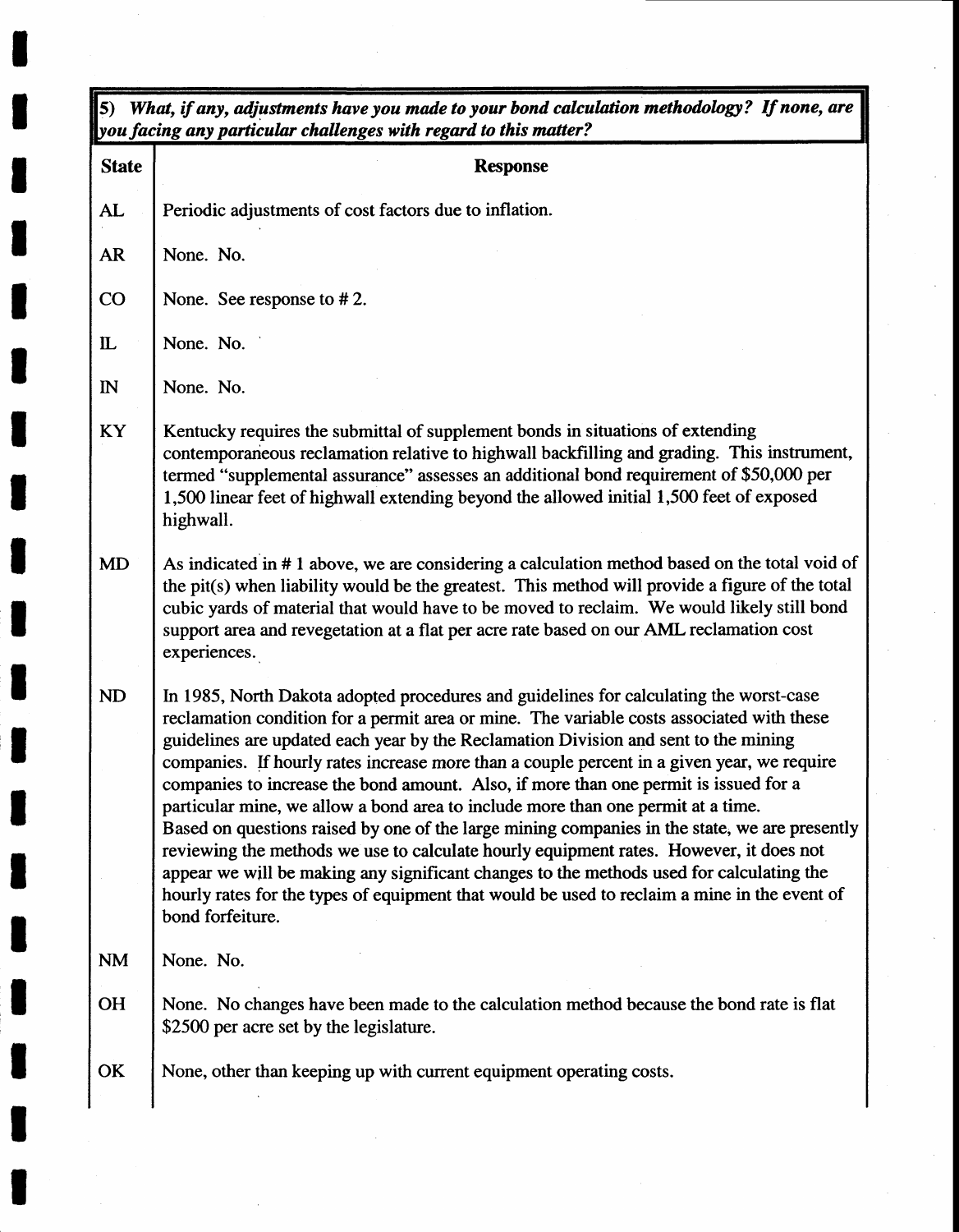| PA           | Pennsylvania assesses its Bond Rate Guidelines annually based on the prior year's<br>reclamation contract amounts. Changes in the reclamation contract amounts affects the<br>Bond Rate Guidelines. Some items have increased.                                                                                                                                                                                                                              |
|--------------|-------------------------------------------------------------------------------------------------------------------------------------------------------------------------------------------------------------------------------------------------------------------------------------------------------------------------------------------------------------------------------------------------------------------------------------------------------------|
| <b>TX</b>    | No adjustments have been made to our bond calculation methodology. However, one of our<br>calculation methods, the "worst case pit" bonding method, presents the following challenges:<br>requires detailed reclamation cost accounting, not flexible to mine plan changes and when<br>major compliance issues arise may result in inadequate bond amounts, until adjusted.                                                                                 |
| <b>UT</b>    | Utah has a prescribed reclamation cost estimate methodology. The bond calculations are<br>reviewed at least at the permit midterm and escalated for five years. Bond re-calculations are<br>done when there is a need, such as adding a new surface facility.<br>The escalation factor was recently revised $-$ i.e. the Historical Cost Index. The revision<br>entails reviewing "reclamation only" historical costs from the Means Historical Cost Index. |
| VA           | None                                                                                                                                                                                                                                                                                                                                                                                                                                                        |
| <b>WV</b>    | The tax used to supplement the Special Reclamation Fund was increased to provide funding                                                                                                                                                                                                                                                                                                                                                                    |
|              | for the inventory of post 1977 revoked sites.                                                                                                                                                                                                                                                                                                                                                                                                               |
|              | 6) With regard to bond release, what are the particular challenges you are facing in this area?<br>Have you developed any type of guidance on this topic?                                                                                                                                                                                                                                                                                                   |
| <b>State</b> | <b>Response</b>                                                                                                                                                                                                                                                                                                                                                                                                                                             |
| AL           | None                                                                                                                                                                                                                                                                                                                                                                                                                                                        |
| <b>AR</b>    | None. No.                                                                                                                                                                                                                                                                                                                                                                                                                                                   |
| CO           | Bond release proceeds without difficulty. Act/Regs, and we have a Bond Release<br>Guidelines.                                                                                                                                                                                                                                                                                                                                                               |
| ${\bf \Pi}$  | None                                                                                                                                                                                                                                                                                                                                                                                                                                                        |
| $\mathbb{N}$ | and terminated jurisdiction on nearly 9,000 acres in 2004.                                                                                                                                                                                                                                                                                                                                                                                                  |
| KY           | Indiana has had a standardized process for all Phases of bond release for a number of years<br>Kentucky is not encountering any real or unusual challenges relative to bond release. We<br>have a standardized bond release process that has been established in a guidance document.                                                                                                                                                                       |

I

I

 $\sim 10^6$ 

 $\sim$ 

I

t

 $\sim$